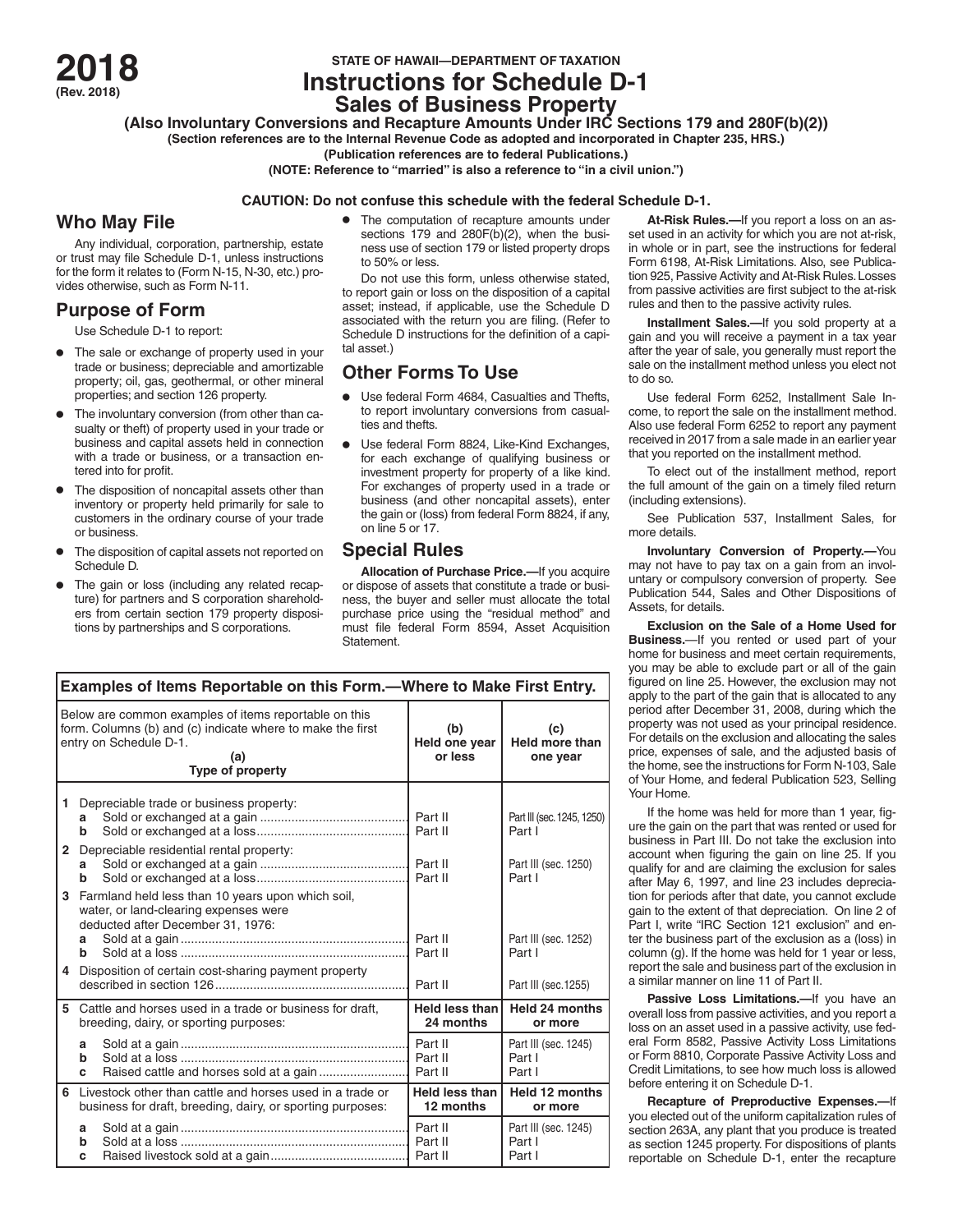amount taxed as ordinary income on line 23. See Publication 225, Farmer's Tax Guide, for more details.

**Transfer of Appreciated Property to Political Organizations.**—Treat a transfer of property to a political organization as a sale of property on the date of transfer if the property's fair market value when transferred is more than your adjusted basis. Apply the ordinary income or capital gains provisions as if a sale actually occurred. See section 84.

## **Where to Report Transactions on this Form**

Page 1 contains a chart identifying examples of property reportable on this form and the part in which you should first report it.

The chart refers to three parts:

Part I is for reporting sales or exchanges of property used in your trade or business and certain involuntary conversions of property or capital assets used in a trade or business, or held for profit, and kept for more than one year. You may have to complete Part III before Part I if you disposed of, at a gain, depreciable property (certain amortizable property, certain oil or gas property, or certain farm property) held for more than one year. If livestock is involved, see section 1231 for a longer holding period.

Part II is for reporting gain or loss on the sale, exchange, or involuntary or compulsory conversion of noncapital assets (trade or business property) not reportable in Part I. Examples are: land held one year or less that does not qualify as a capital asset, and certain depreciable property held one year or less (for livestock see section 1231 for a longer holding period), and gains on certain involuntary conversions of capital assets held one year or less.

Part III is for reporting the sale, exchange, or involuntary or compulsory conversion of certain property subject to amortization or depreciation, certain farm property, oil or gas property, or section 126 property. Do not use Part III unless there is a gain and the property was held for more than one year.

## **Line-by-Line Instructions**

To show losses, enclose figures in (parentheses).

If you disposed of property you acquired by inheritance, enter "**INHERITED**" in column (b) instead of the date you acquired the property.

### **Part I**

Section 1231 transactions are:

- Sales or exchanges of real or depreciable property used in a trade or business and held for more than one year. To figure the holding period, begin counting on the day after you received the property and include the day you disposed of it.
- Cutting of timber that the taxpayer elects to treat as a sale or exchange under section 631(a).
- Disposal of timber with a retained economic interest that is treated as a sale under section 631(b).
- Disposal of coal (including lignite) or iron ore mined in the United States with a retained economic interest that is treated as a sale under section 631(c).
- Sale or exchanges of cattle and horses, regardless of age, used in a trade or business by the

taxpayer for draft, breeding, dairy, or sporting purposes and held for 24 months or more from acquisition date.

• Sales or exchanges of livestock other than cattle and horses, regardless of age, used by the taxpayer for draft, breeding, dairy, or sporting purposes and held for 12 months or more from acquisition date.

**Note:** *Livestock does not include poultry, chickens, turkeys, pigeons, geese, other birds, fish, frogs, reptiles, etc.*

- Sales or exchanges of unharvested crops. See section 1231(b)(4).
- Involuntary conversions of trade or business property or capital assets held more than one year in connection with a trade or business or a transaction entered into for profit. These conversions may result from (a) part or total destruction, (b) theft or seizure, or (c) requisition or condemnation (whether threatened or carried out). If any recognized losses were from involuntary conversions from fire, storm, shipwreck, or other casualty, or from theft, and they exceed the recognized gains from the conversions, do not include them when figuring your net section 1231 losses.

Section 1231 transactions **do not** include sales or exchanges of:

- Inventory or property held primarily for sale to customers.
- Copyrights, literary, musical, or artistic compositions, letters or memoranda, or similar property (a) created by your personal efforts, (b) prepared or produced for you (in the case of letters, memoranda, or similar property), or (c) received from someone who created them or for whom they were created, as mentioned in (a) or (b), in a way that entitled you to the basis of the previous owner (such as by gift).
- U.S. Government publications, including the Congressional Record, that you received from the Government, other than by purchase at the normal sales price, or that you got from someone who had received it in a similar way, if your basis is determined by reference to the previous owner's basis.

**Line 9.—Nonrecaptured Net Section 1231 Losses—**Part or all of your section 1231 gains on line 8 may be taxed as ordinary income instead of receiving long-term capital gain treatment. These net section 1231 gains are treated as ordinary income to the extent of the "nonrecaptured section 1231 losses." The nonrecaptured losses are net section 1231 losses deducted during the five preceding taxable years that have not yet been applied against any net section 1231 gain for determining how much of the gain is ordinary income under these rules.

**Example.** If you had net section 1231 losses of \$4,000 and \$6,000 in 2014 and 2015 and net section 1231 gains of \$3,000 and \$2,000 in 2017 and 2018, line 8 would show the 2018 gain of \$2,000, and line 9 would show nonrecaptured section 1231 losses of \$7,000 (\$10,000 net section 1231 losses minus the \$3,000 that was recaptured because of the 2017 gain). The \$2,000 gain on line 8 is all ordinary income and would be entered on line 13 of Schedule D-1. For recordkeeping purposes, the \$4,000 loss from 2014 is all recaptured (\$3,000 in 2017 and \$1,000 in 2018) and you have \$5,000 left to recapture from 2015 (\$6,000 minus the \$1,000 recaptured this year).

**Figuring the prior year losses.—**You had a net section 1231 loss if your section 1231 losses exceeded your section 1231 gains. Section 1231 gains are included only to the extent taken into account in computing gross income. Section 1231 losses are included only to the extent taken into account in computing taxable income except that the limitation on capital losses does not apply. See Publication 544 for more details.

**Line 10.—**For record keeping purposes, if line 10 is zero, the amount on line 8 is the amount of net section 1231 loss recaptured in 2018. If line 10 is more than zero, you have recaptured in 2018 all of your net section 1231 losses from prior years.

### **Part II**

If a transaction is not reportable in Part I or Part III and the property is not a capital asset reportable on an applicable Schedule D, report the transaction in Part II.

If you receive ordinary income from a sale or other disposition of your interest in a partnership, get Publication 541, Partnerships.

**Line 11.—**Report other ordinary gains and losses, including property held one year or less, on this line.

**Section 1244 (small business) stock.—**Individuals report ordinary losses from the sale or exchange (including worthlessness) of section 1244 (small business) stock on line 11.

The maximum amount that may be treated as an ordinary loss is \$50,000 (\$100,000, if married filing a joint return). Special rules may limit the amount of your ordinary loss if **(a)** you received section 1244 stock in exchange for property with a basis in excess of its fair market value or **(b)** your stock basis increased from contributions to capital or otherwise. See Publication 550, Investment Income and Expenses, for more details. Report on Schedule D or on the Capital Gain/Loss Worksheet in the Form N-15 Instructions losses in excess of the maximum amount that may be treated as an ordinary loss (and gains from the sale or exchange of section 1244 stock).

Keep adequate records to distinguish section 1244 stock from other stock owned in the same corporation.

Line 19b(1).-You must complete this line if there is a gain on Schedule D-1, line 3; a loss on Schedule D-1, line 12; **and** a loss on federal Form 4684, line 35, column (b)(ii). Enter on this line the **smaller** of the loss on Schedule D-1, line 12; or the loss on federal Form 4684, line 35, column (b)(ii). To figure which loss is smaller, treat both losses as positive numbers. For Form N-15 filers, enter the part of the loss from income-producing property on Worksheet NR-6, line 31 or 32, or on Worksheet PY-6, line 57 or 58 in the Form N-15 Instructions; and the part of the loss from property used as an employee on Worksheet NR-6, line 25 or 26, or on Worksheet PY-6, line 48 or 49. See instructions for Form N-15.

### **Part III**

Part III is used to compute recapture of depreciation and certain other items that must be reported as ordinary income on the disposition of property. Fill out lines 20 through 25 to determine the gain on the disposition of the property. If you have more than four properties to report, use additional forms. For more details on depreciation recapture, see Publication 544.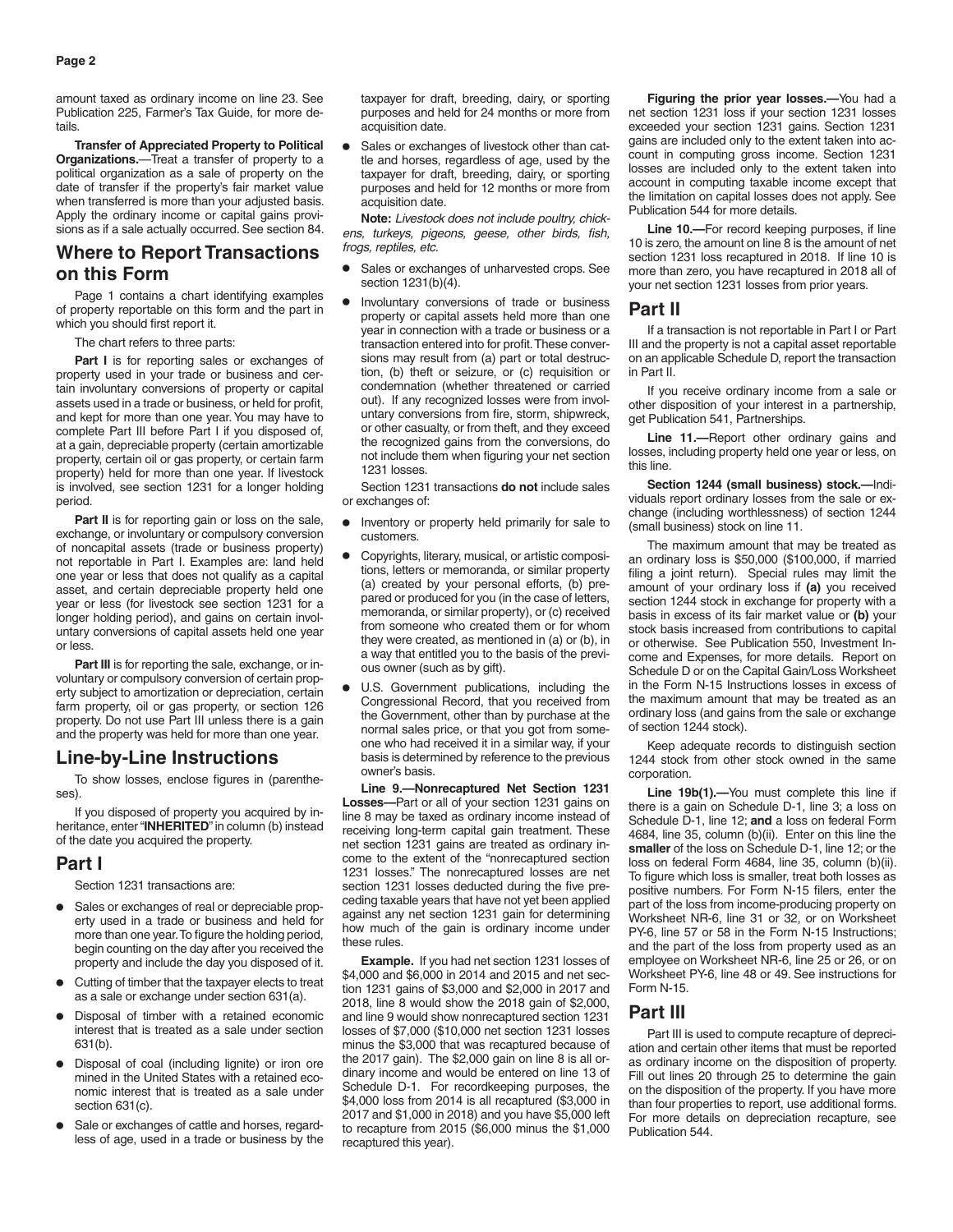**Note:** *If the property was sold on the installment sale basis, see the Instructions for federal Form 6252 before completing this part. Also, if you have both installment sales and non-installment sales, you may want to use separate Schedules D-1, Part III, for the installment sales and for the non-installment sales.*

**Line 21.—**The gross sales price includes money, the fair market value of other property received, and any existing mortgage or other debt the buyer assumes or takes the property subject to. For casualty or theft gains, include insurance or other reimbursement you received or expect to receive for each item. Include on this line your insurance coverage, whether or not you are submitting a claim for reimbursement.

For section 1255 property disposed of in a sale, exchange, or involuntary conversion, enter the amount realized. For section 1255 property disposed of in any other way, enter the fair market value.

**Line 22.—Do not** reduce the cost or other basis on this line by any of the following amounts:

- Deductions allowed or allowable for depreciation, amortization, depletion, or preproductive expenses; or
- The section 179 expense deduction.

Instead, include these amounts on line 23. They will be used to determine the property's adjusted basis on line 24.

**Line 23.—**This line should show all adjustments for deductions (whether for the same or other property) allowed or allowable to you or any other person for depreciation or amortization. If you are not a partnership or an S corporation, use the following computation to determine the amount to enter on line 23:

- **Add** deductions allowed or allowable for depreciation, amortization, depletion, or preproductive expenses.
- Add the section 179 expense deduction.
- Add the commercial revitalization deduction.
- Add the deduction for qualified clean-fuel vehicle property or refueling property placed in service before January 1, 2006.
- **Add** the deduction for energy efficient commercial building property placed in service after December 31, 2005.
- **Subtract** any section 179 or 280F(b)(2) recapture amount included in gross income in a prior tax year because the business use of the property dropped to 50% or less.
- **Subtract** any qualified clean-fuel vehicle property or refueling property deduction you were required to recapture because the property ceased to be eligible for the deduction.

You may have to include depreciation allowed or allowable on another asset (and recompute the basis amount for line 22) if you use its adjusted basis in determining the adjusted basis of the property described on line 20. An example is property acquired by a trade-in. See Regulations section 1.1245-2(a)(4).

Partnerships should enter the deductions allowed or allowable for depreciation, amortization, or depletion on line 23. Enter the section 179 expense deduction on Form N-20, Schedule K, line 32.

S corporations should enter the deductions allowed or allowable for depreciation, amortization, or depletion on line 23. Enter the section 179 expense deduction on Form N-35, Schedule K, line 21 but only if you are disposing of property acquired in tax years beginning after 1982.

**Line 24.—**For section 1255 property, enter the adjusted basis of the section 126 property disposed of.

### **Line 26.—Section 1245 Property**

Section 1245 property is depreciable (or amortizable under section 185 (repealed), 197, or 1253(d)(2) or (3) (as in effect before the enactment of Public Law 103-66)) and is one of the following:

- Personal property.
- Elevators and escalators placed into service before 1-1-87.
- Real property (other than property described under tangible real property below) subject to amortization or deductions under section 169, 179, 179A, 179C, 179D, 185 (repealed), 188 (repealed), 190, 193, or 194.
- Tangible real property (except buildings and their structural components) if it is used in any of the following ways:
	- (1) As an integral part of manufacturing, production, extraction, or of furnishing transportation, communications, or certain other public utility services.
	- (2) As a research facility in these activities.
	- (3) For the bulk storage of fungible commodities (including commodities in a liquid or gaseous state) used in these activities.
- A single purpose agricultural or horticultural structure (as defined in section 168(i)(13)).
- A storage facility (not including a building or its structural components) used in connection with the distribution of petroleum or any primary product of petroleum.
- Any railroad grading or tunnel bore (as defined in section  $168(e)(4)$ .

See section 1245(b) for exceptions and limits involving:

- Gifts.
- Transfers at death.
- Certain tax-free transactions.
- Certain like-kind exchanges, involuntary conversions, etc.
- Property distributed by a partnership to a partner.
- Transfers to tax-exempt organizations where the property will be used in an unrelated business.
- Timber property. See the following sections for special rules:
- Section 1245 (a)(4) (repealed) for player contracts and section 1056(c) (repealed) for information required from the transferor of a franchise of any sports enterprise, for sales or exchanges before October 23, 2004, involving the transfer of player contracts.
- Section 1245(a)(5) (repealed) for property placed in service before 1987, when only a portion of a building is section 1245 recovery property.
- Section 1245(a)(6) (repealed) for qualified leased property placed in service by 1987.
- Section 1245(b)(8) for dispositions of amortizable section 197 intangibles.

### **Line 27.—Section 1250 Property**

Section 1250 property is depreciable real property (other than section 1245 property). Section 1250 recapture applies to certain recovery property and to depreciable nonrecovery real property when an accelerated depreciation method was used or you claimed the commercial revitalization deduction.

The section 1250 recapture rules **do not** apply to dispositions of 27.5-year (or 40-year, if elected) residential rental property or 22-year, 31.5-year, or 39-year (or 40-year, if elected) nonresidential real property, placed in service after 12-31-86 (or after 7-31-86, if the election is made).

Real property depreciable under ACRS (pre-1987 rules) is subject to recapture under section 1245, except for the following, which are treated as section 1250 property:

- 15-year, 18-year, or 19-year real property and low-income housing which is residential rental property.
- 15-year, 18-year, or 19-year real property and low-income housing which is used mostly outside the United States.
- 15-year, 18-year, or 19-year real property and low-income housing for which a straight line election was made.
- Low-income rental housing described in clause (i), (ii), (iii), or (iv) of section 1250(a)(1)(B). See instructions for line 27b.

See section 1250(d) for exceptions and limits involving:

- Gifts.
- Transfers at death.
- Certain tax-free transactions.
- Certain like-kind exchanges, involuntary conversions, etc.
- Property distributed by a partnership to a partner.
- Disposition of qualified low-income housing.
- Transfers of property to tax-exempt organizations where the property will be used in an unrelated business.
- Disposition of property as a result of foreclosure proceedings.
	- Special rules:
- For additional depreciation attributable to rehabilitation expenditures, see section 1250(b)(4).
- If substantial improvements have been made, see section 1250(f).

**Lines 27a, 27d, and 27g.—**For property held for more than one year, additional depreciation is the excess of actual depreciation attributable to periods after December 31, 1964, over depreciation computed for the same period using the straight line method. Enter on line 27a the additional depreciation for the period after December 31, 1976, on line 27d the additional depreciation for the period after December 31, 1974, and before January 1, 1977, and on line 27g the additional depreciation for the period after December 31, 1964, and before January 1, 1975.

If the depreciation figured using the straight line method is more than the actual depreciation taken for any period, the additional depreciation for the next prior period should be reduced, but not below zero, by that amount.